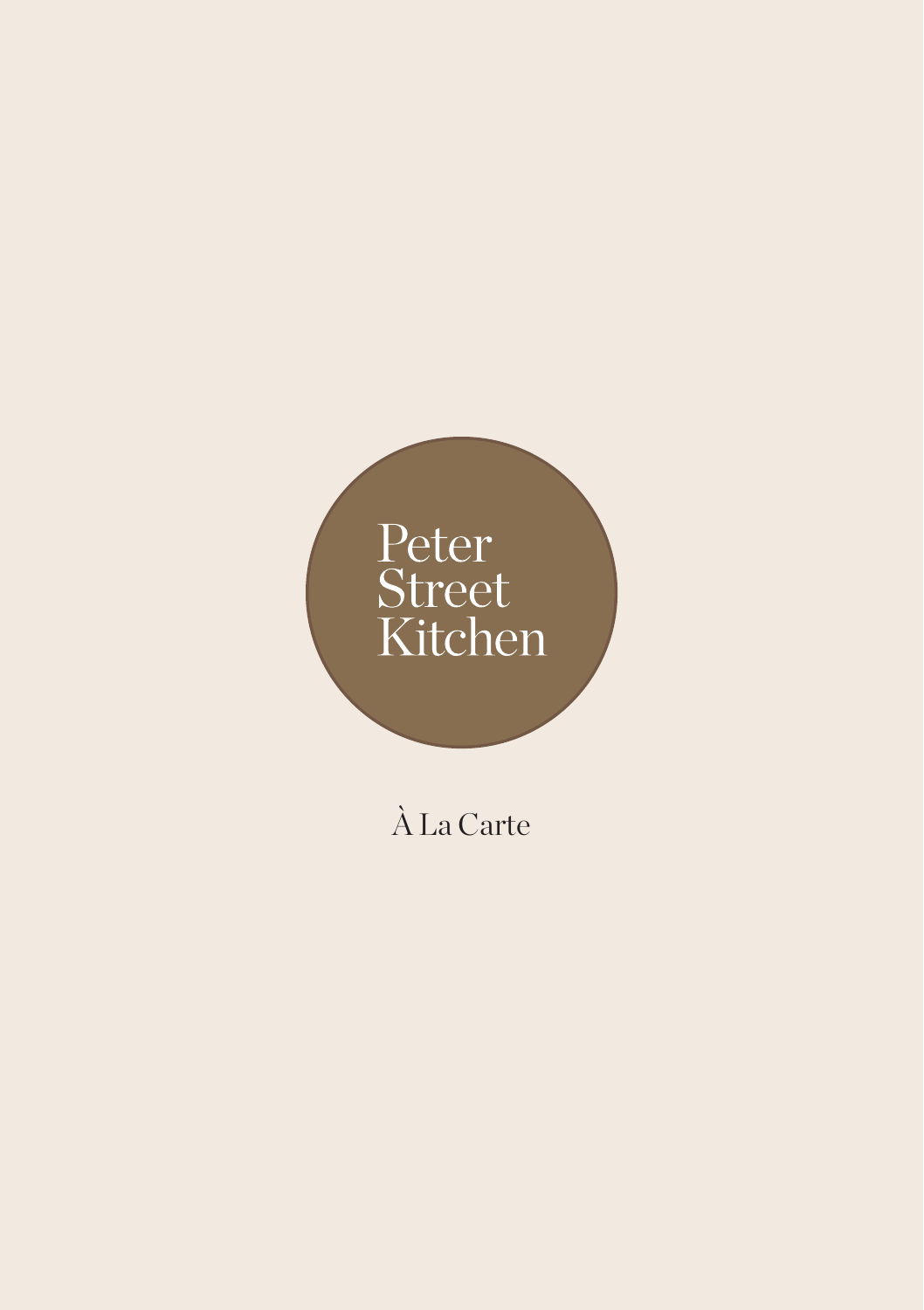# Welcome to our À La Carte at Peter Street Kitchen

## Contemporary Japanese Contemporary Mexican

# Small Plates

| <b>F</b> damame<br>with lemon butter and chilli sea salt y |    |
|------------------------------------------------------------|----|
| Tiger prawn tempura<br>with wasabi mayo and spicy ponzu    | 14 |
| Yellowtail sashimi<br>with spicy yuzu soy                  | 15 |
| Tuna sashimi flat taco<br>with truffle ponzu mayo          | 8  |
| Beef tataki<br>with truffle ponzu                          | 16 |
| Roasted aubergine<br>with goma glaze v                     | 12 |
| Tartare                                                    |    |
| Salmon tartare                                             |    |

| Signature guacamole<br>with homemade paprika-spiced nachos v                               | 8   |
|--------------------------------------------------------------------------------------------|-----|
| Crispy peppered calamari<br>with tequila lime sauce                                        | 12  |
| Matchstick chicken<br>with habanero                                                        | 10  |
| Grilled corn on the cob<br>with chilli, lime, cayenne pepper and<br>Mexican cream cheese v | 8   |
| Salad                                                                                      |     |
| Crispy duck and pomegranate ensalada<br>with papaya chilli dressing                        | 9   |
| Sides                                                                                      |     |
| Mexican-spiced rice with cilantro and lime v                                               | 5.5 |
| Mayan-spiced tenderstem broccoli v                                                         | 5.5 |

# Omakase

with shiso soy

Experience the essence of Peter Street Kitchen's cuisine with our six-course signature tasting menu.

In honour of Japan, our Omakase menu comprises speciality dishes masterfully curated by our executive head chefs, Neil Armstrong and Matt Downes.

# 75

55 Vegetarian

Please speak to your waiter to find out more.

Our Omakase is available: Wednesday and Thursday until 9pm Friday and Saturday until 10pm

If you have a food allergy or intolerance, please speak to a member of our staff before you order or consume any food or beverage. A discretionary service charge of 12.5% will be added to your bill. All prices are inclusive of VAT. v Suitable for vegetarians.